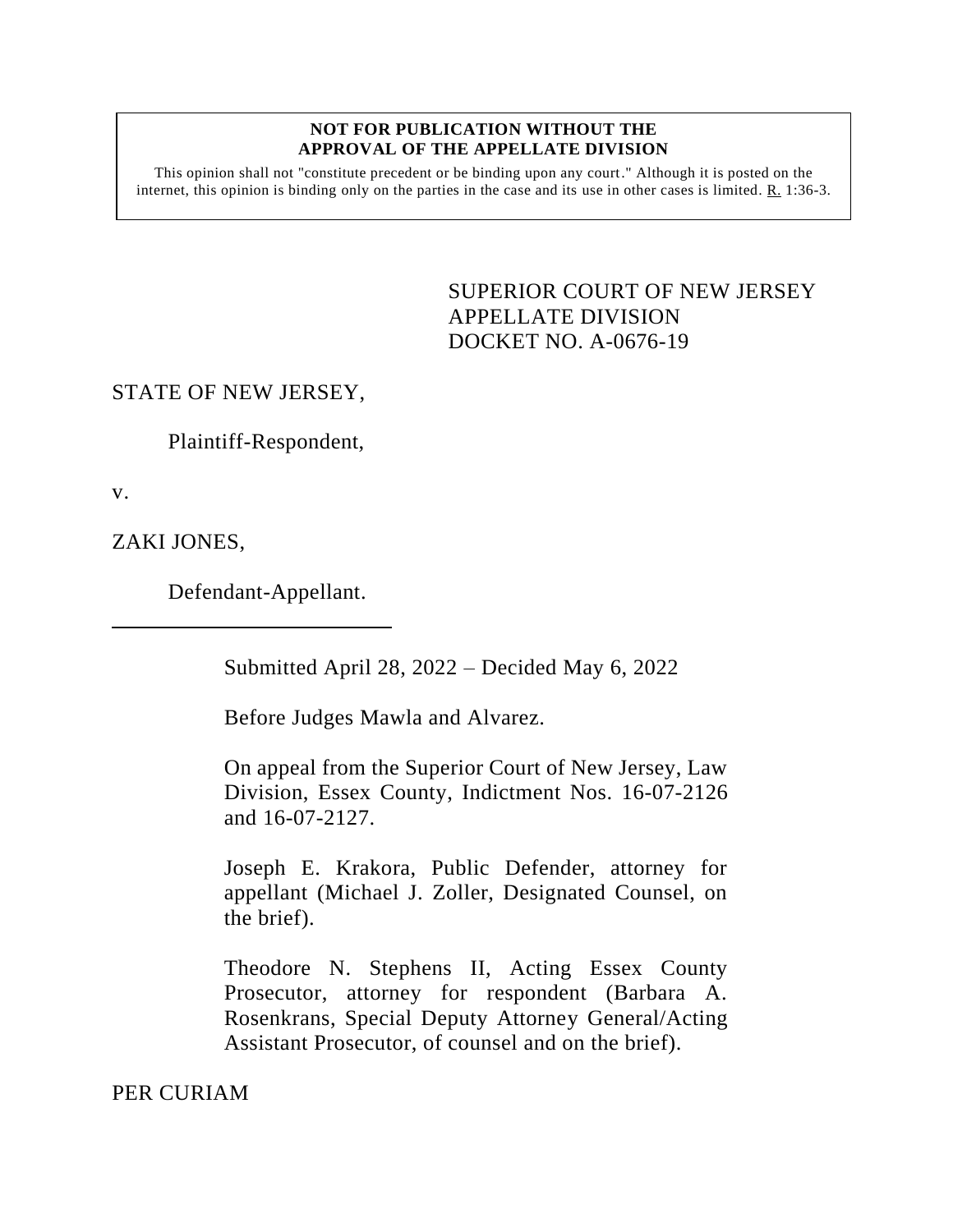In Indictment No. 16-07-2126, defendant Zaki Jones, together with codefendants Rasuan Foster, and Jarret McEachin, were each charged with seconddegree conspiracy, N.J.S.A.  $2C:5-2$ , first-degree murder, N.J.S.A.  $2C:11-3(a)(1)$ and (2); second-degree unlawful possession of a handgun, N.J.S.A. 2C:39-5(b); and second-degree possession of a handgun for an unlawful purpose, N.J.S.A. 2C:39-4(a). In Indictment No. 16-07-2127, defendant was charged with seconddegree certain persons not to have weapons or ammunition, N.J.S.A. 2C:39-7(b). A jury convicted defendant of all charges. He challenges his convictions, which we now affirm.

On December 16, 2015, defendant borrowed Hasana Marshall's silver Acura TL. Foster drove because defendant did not have a driver's license and was not allowed to drive as a condition of his parole.

The State produced video surveillance footage from multiple locations in Orange and West Orange depicting the Acura driving around in the late hours of December 16 and early December 17, 2015. At approximately 12:56 a.m., surveillance video captured the Acura arriving at a liquor store. Foster exited the vehicle and tried to enter the store, but it was closed. Defendant and Foster then approached two women who exited the liquor store after purchasing champagne-type bottles, took a bag from them, and drove away. At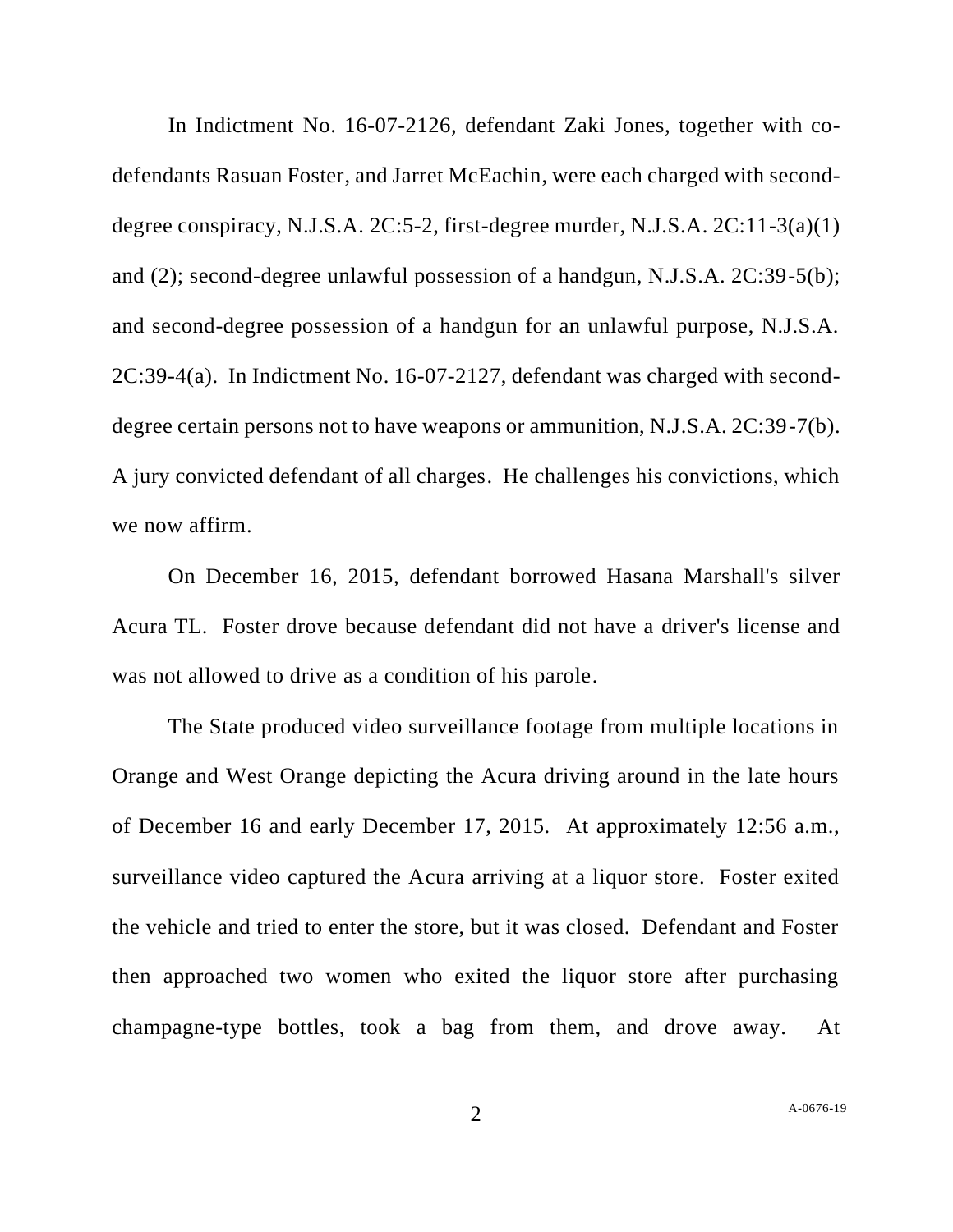approximately 1:08 a.m., another surveillance camera showed the Acura stop across the street from a residence located at 1 Joyce Street in West Orange.

At 12:45 a.m., the victim Naji Everett and McEachin are captured on video walking towards Joyce Street. McEachin walked to the back of 1 Joyce Street while Everett stood in the driveway. The video shows defendant exited the Acura, approached Everett, and shot him multiple times. As the wounded Everett attempted to crawl away underneath a nearby vehicle, defendant continued shooting him, got back into the passenger side of the vehicle, and left the scene. Everett was shot ten times and died from multiple gunshot wounds to the torso, scrotum, and right hand.

Lead Detective Tanairi De Los Santos and Detective Edwin Diaz interviewed McEachin, who told them Foster drove the car and defendant shot Everett the night of the shooting. De Los Santos, Detective Kevin Green, and Lieutenant Thomas Kelly interviewed defendant for approximately an hour and a half.

Before defendant was questioned, the following colloquy took place:

De Los Santos: . . . [T] his is regarding a shooting incident that occurred December 17th.

[Defendant]: A shooting incident?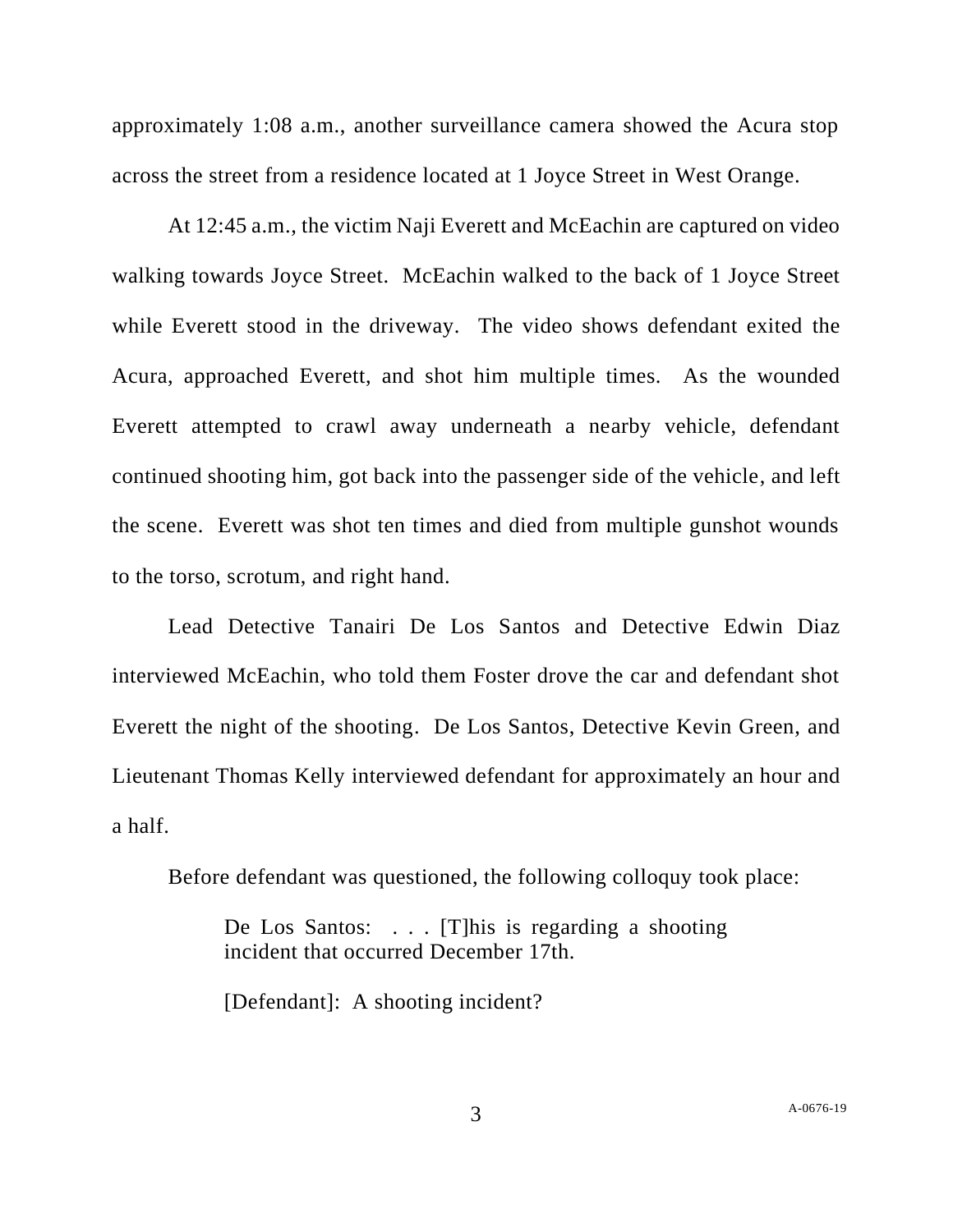De Los Santos: Yeah, that occurred December 17th. However, before I begin questioning you[,] I'm going to read you your rights.

[Defendant]: Well, why am I being read my rights, though?

De Los Santos: Well, —

[Defendant]: Am I being arrested or something?

De Los Santos: No, I didn't say you w[ere] being arrested.

[Defendant]: Oh, all right —

De Los Santos: But I have to —

 $[Defendant]: - I was just making sure.$ 

De Los Santos:  $-$  read you your  $Minanda<sup>[1]</sup>$  rights first before I ask you anything about anything, —

[Defendant]: Okay.

De Los Santos read defendant his Miranda rights and had him read them

aloud. The following discussion then occurred:

De Los Santos: Do you agree with that statement?

[Defendant]: I really don't because I don't know what's going on.

Green: Well, we're going to explain it to you. This is preliminary. We have to do this by law. That's why

<sup>&</sup>lt;sup>1</sup> Miranda v. Arizona, 384 U.S. 436 (1966).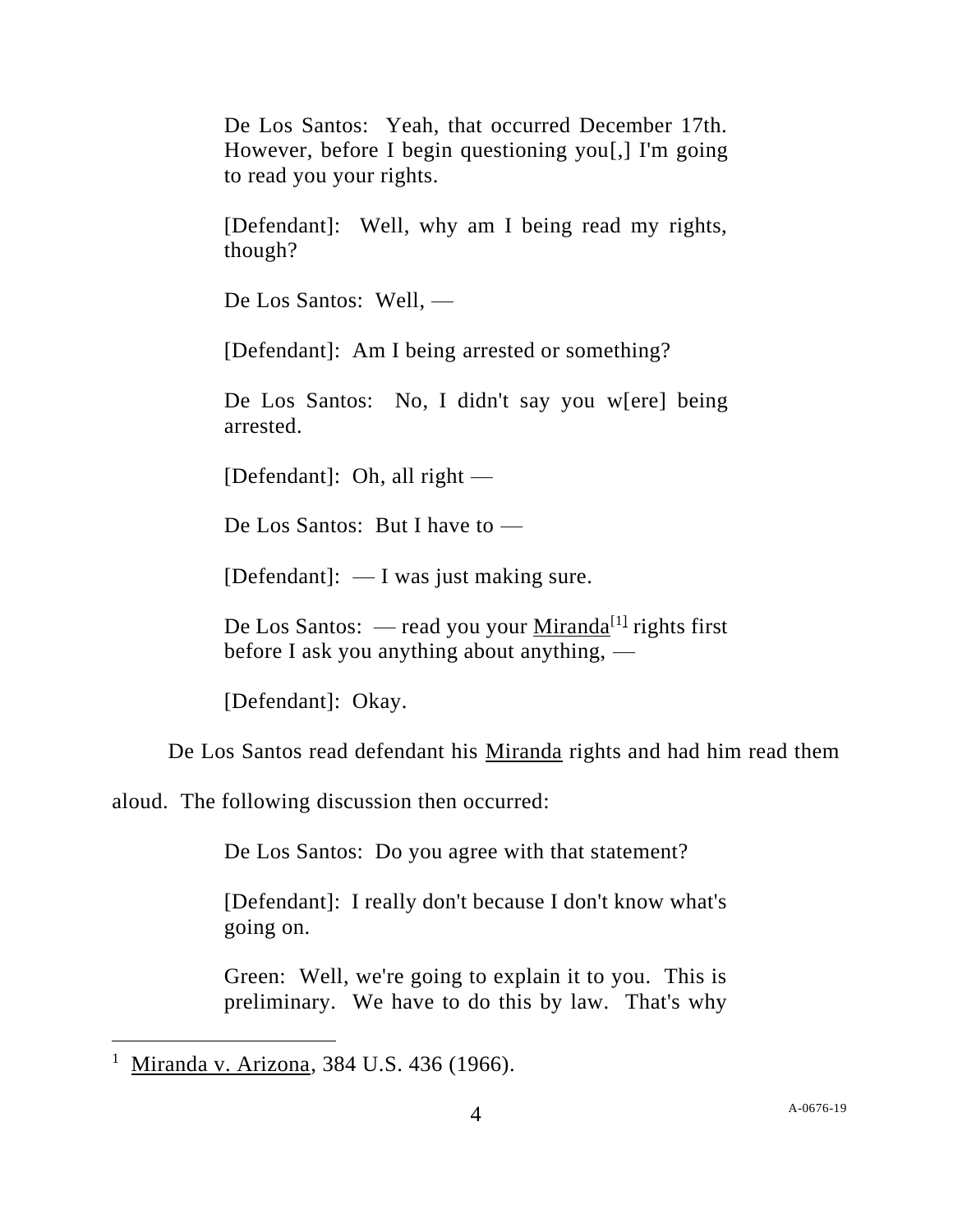we're reading this form here. Before we can talk to you by law we have to have you read this and understand it. Do you understand it?

[Defendant]: I understand it —

Green: All right.

 $[Defendant]: - but -$ 

Green: Do you understand that paragraph?

[Defendant]: Yeah, I understand what it's saying but what I'm saying is I don't [k]now what you're questioning me about yet, —

Green: But once we get started—

[Defendant]: — so I don't know if I want to (indiscernible).

Green: All right. When we get into it if you feel at that point in time you . . . understand what the rights were, in other words, at any time — you can stop answering questions at any time —

. . . .

— so once you get into your statement if you don't like the line of questioning, then that's your choice at any time during the statement to say, you know, I think at this point I might . . . need a lawyer, all right. At this point we haven't beg[u]n, so once we begin . . . then that's your choice at any point in time during the statement to stop, —

[Defendant]: All right.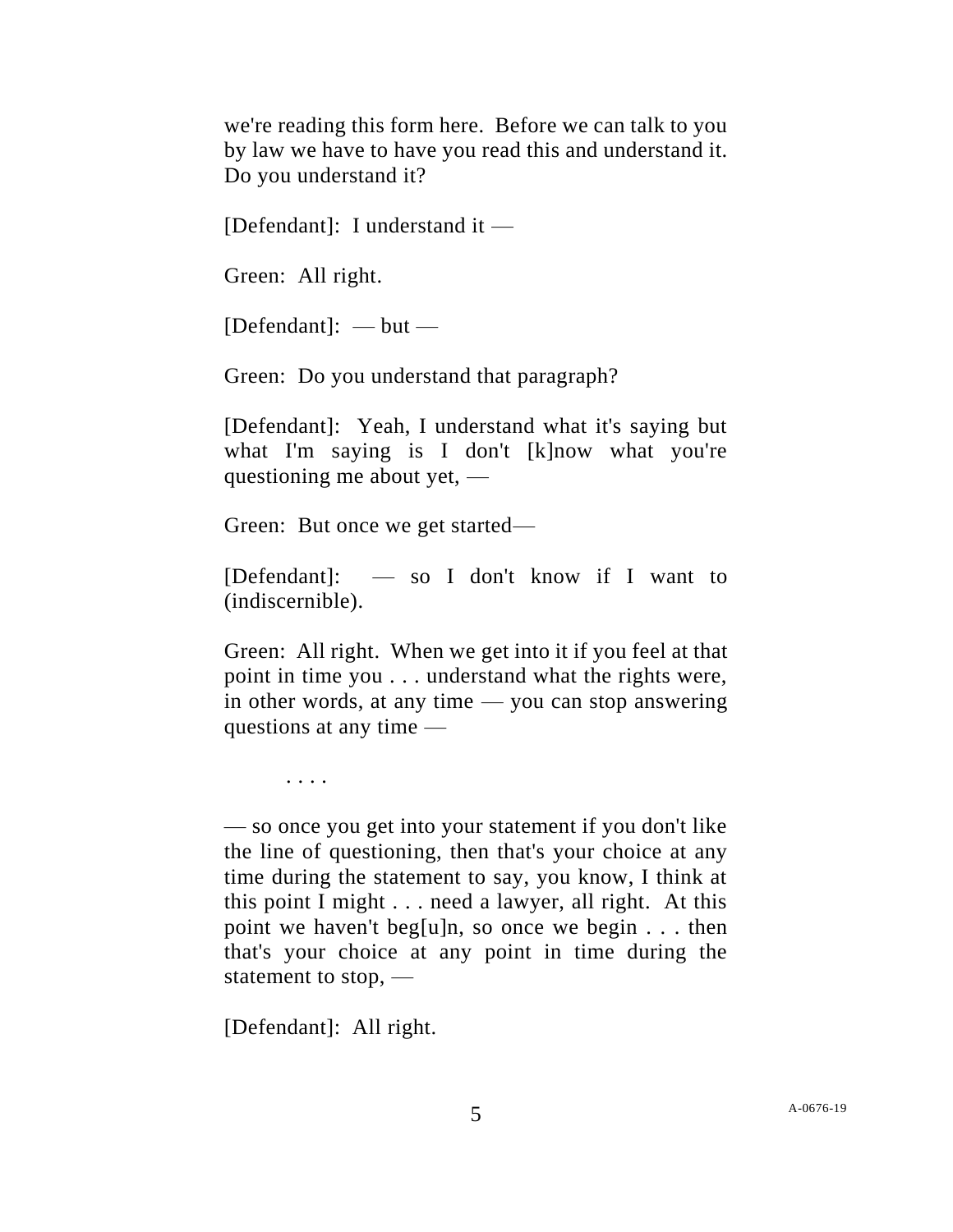Green:  $-\text{all right}$ ?

[Defendant]: Yeah.

Defendant then signed the Miranda form.

Defendant identified Marshall's car but denied driving it. He confirmed Marshall normally lent him her car and Foster always drove it. At one point during questioning, defendant said "you all playing these games. Just tell me why I'm here." De Los Santos responded, "I just told you[,] a shooting that occurred December 17th." Defendant then said it was possible he had Marshall's car on December 16 because he borrowed it a few times in December. He identified the liquor store he and Foster went to as the same one described in the surveillance footage and said Foster drove to and from the liquor store. Detectives showed defendant a still photo from the liquor store footage, and defendant confirmed he and Foster spoke with two women and he was depicted in the picture. He said the women gave them "Moscato or something, champagne $[$ , $]$ .... [He and Foster] rode down the street and went to [his] brother's house to see if he was there but his car wasn't there, so [they] . . . went home."

Defendant denied any involvement in the murder or ever seeing or knowing Everett. When De Los Santos told defendant Everett was dead,

6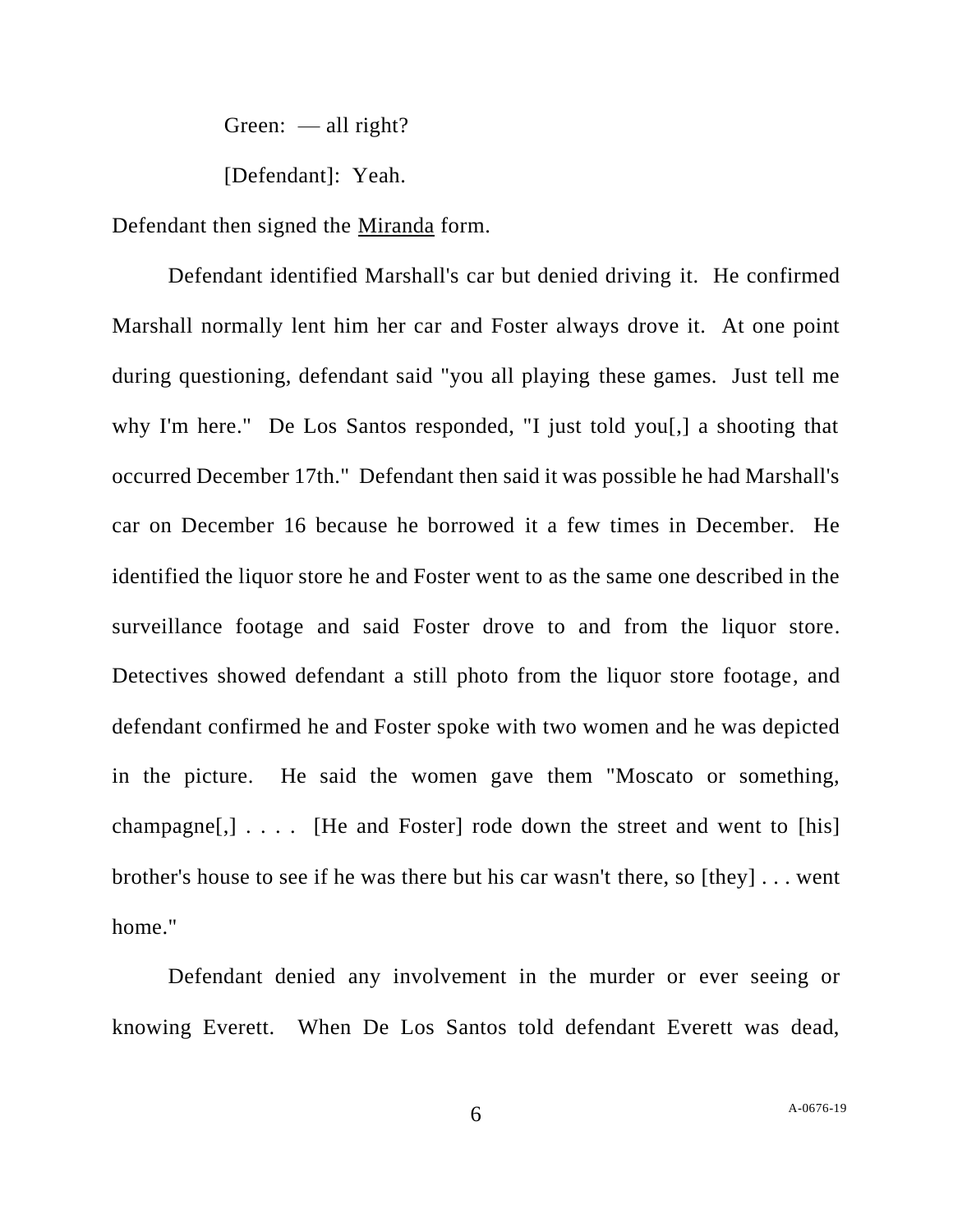defendant said, "[o]h, you said it was a shooting . . . ." Green responded, "[w]ell, in order for you to be dead something has to happen to you and he was shot, so it was a shooting." Defendant also denied knowing McEachin and knowing Foster's name, despite the fact Foster was his first cousin. Defendant identified Marshall's car in the vicinity of the shooting but denied parking the car in front of a house. He claimed he returned Marshall's car between 1:30-2:00 a.m. He confirmed only that he and Foster were in the car that night.

Near the end of the interview, Kelly asked defendant if he still wanted to answer questions. Defendant said he did not have anything else to talk about and asked Kelly if he was under arrest. Kelly responded, "[w]e'll let you know." Defendant was arrested approximately three months later for Everett's murder.

The State filed a motion to admit defendant's statement. De Los Santos testified defendant became a person of interest after detectives spoke with McEachin and reviewed the surveillance footage. She stated she went to defendant's house and he agreed to come to the Prosecutor's office to speak with detectives. According to De Los Santos, although there was some evidence accumulated against defendant at that time, she did not believe he was a suspect in the homicide when they brought him in for questioning, he had not been charged or arrested, and he could stop the questioning at any time. She testified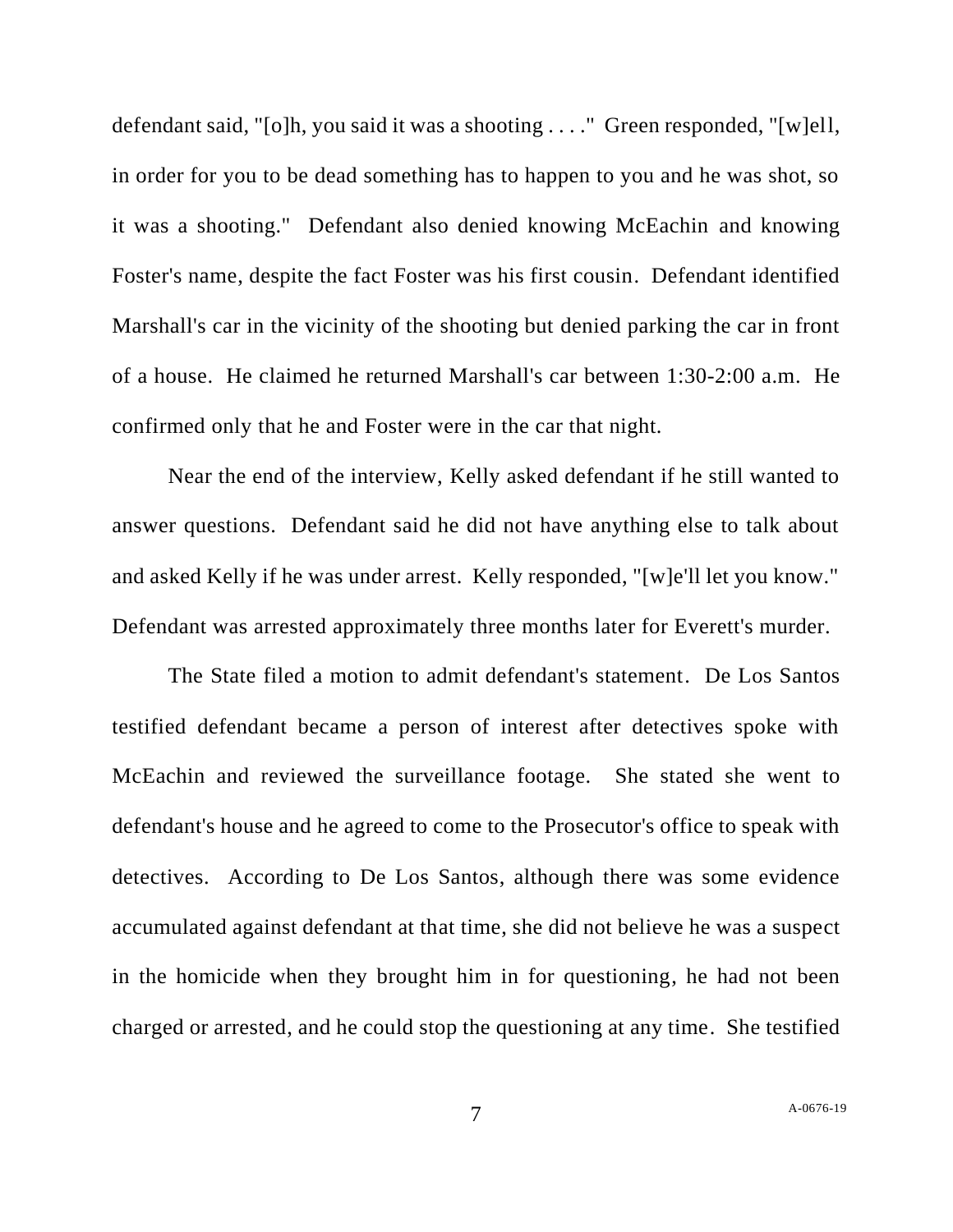she Mirandized defendant because detectives "didn't want him to incriminate himself, so [they] had to make sure he understood what he was signing."

Defendant argued he did not knowingly waive his rights because he did not know the charges, was not informed the shooting resulted in a homicide, and was not properly advised of his rights. Referencing defendant's interview, the motion judge rejected these arguments and found:

> A shooting can be a lot of things, but a shooting can most definitely be a homicide.

> The waiver is rather clear that *[detectives were]* going to ask [defendant] certain questions regarding a shooting that occurred on December 17<sup>[]</sup>, 2015, at <sup>[1]</sup> Joyce Street . . . . I believe it was very clear to [defendant] what the ... detectives were questioning him on . . . . I have to imagine there was only one shooting that took place at [1] Joyce Street . . . on that particular day.

> And I do not believe that [defendant] was confused about what the questioning was going to surround, clearly, the shooting.

The judge concluded defendant "was attempting to . . . convince the detectives that he was not involved when he was making those statements but that he knew full well what the question[ing] . . . was going to revolve around" and found the Miranda waiver was knowing and intelligent.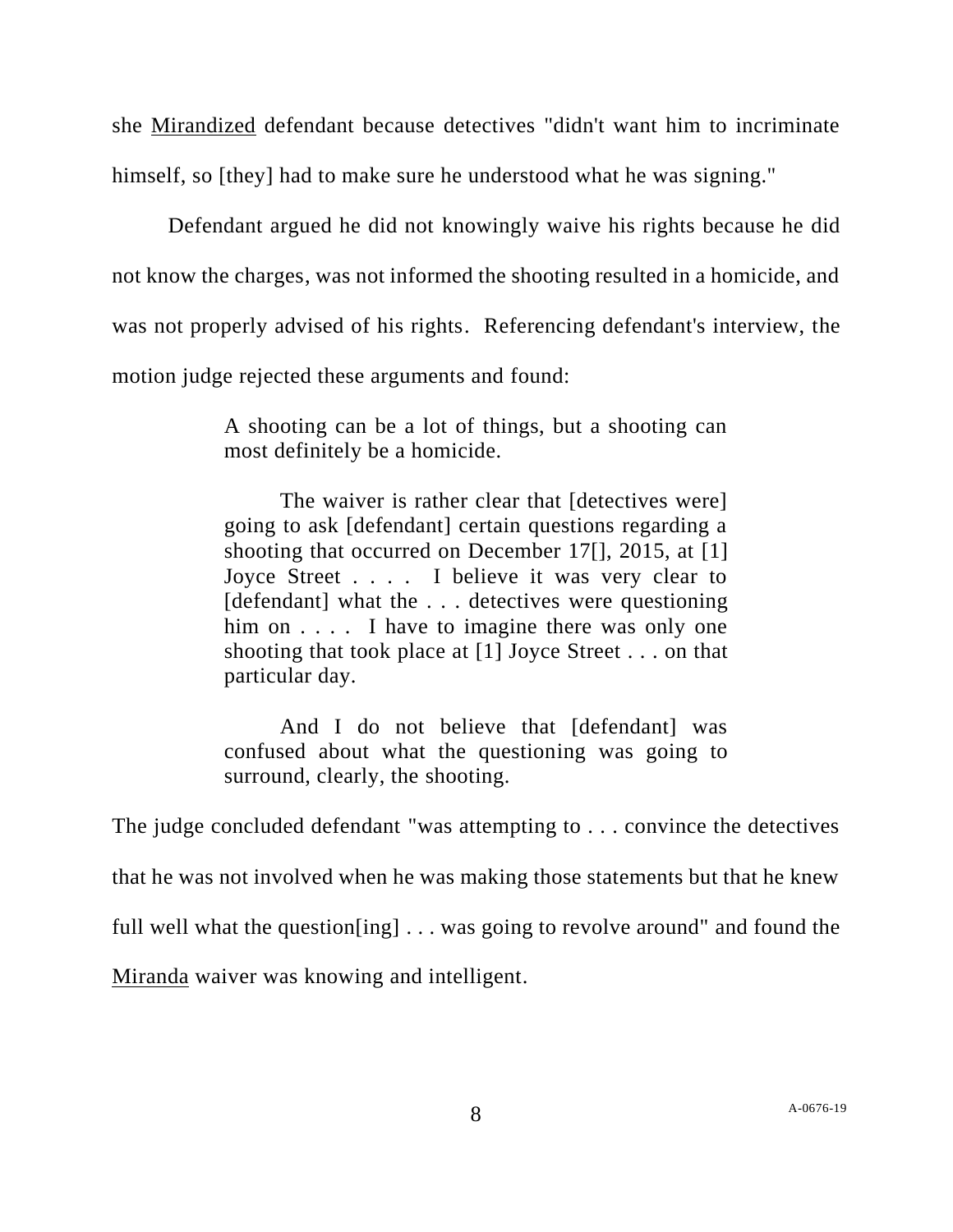Defendant's trial lasted eight days and featured nine State's witnesses, including fact and expert witnesses. De Los Santos described in detail the process of locating the surveillance footage of the vehicle and the shooting, the videos' content, and the process of identifying the vehicle and Marshall as its owner. Detectives obtained texts from Marshall's phone showing a conversation with defendant around the time of the shooting. Marshall's texts expressed frustration that defendant took an hour to come to her home. De Los Santos used defendant's phone number to identify him through Facebook.

The State also played a video of defendant's statement to the jury. De Los Santos described the interview process and stated she did not show defendant the liquor store video before interviewing him because she wanted to see if he would identify himself. She stated, everything he said "matched exactly" what she saw on video. She also recovered a baseball cap from defendant like the hat he wore in the surveillance footage.

De Los Santos said she charged defendant because "[a]ll [the] evidence led [her] back to [him,]" and because of "him being in the passenger side of the Acura TL, his cousin being the driver. Speaking to the young ladies. The champagne bottle he obtained from the young ladies which we see on video . . . ." Also, detectives were unable to corroborate defendant's alibi.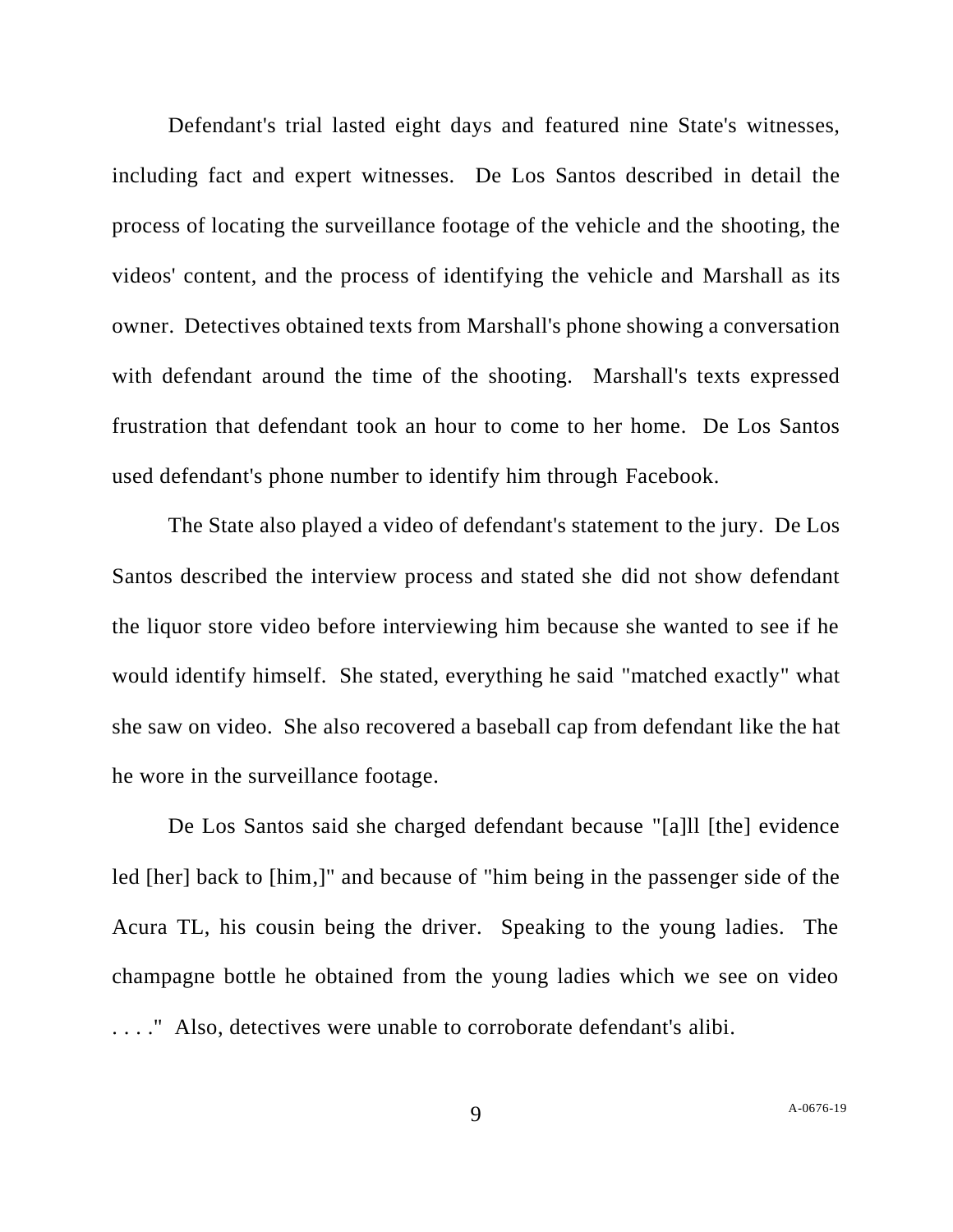Marshall testified for the State and identified her vehicle as the same one in the surveillance footage. She stated that on the night of the shooting, defendant told her he was going out with his cousin when he borrowed her car, and that he left around 8:00 or 9:00 p.m. and returned at 2:00 or 3:00 a.m. the next morning.

Defendant testified and denied he was in any of the surveillance footage, in the area on the night of the shooting, or knowing Everett. He claimed that when detectives came to interview him, he thought they were parole officers. He conceded detectives did not tell him he was under arrest when they interviewed him but felt he could not refuse to sign the Miranda waiver.

Defendant claimed he was driving the vehicle, but did not want to tell detectives because it would result in a parole violation and he "kind of figured that they already knew that [he] was on parole[,]" but "didn't know for sure at the time." Likewise, he claimed he told detectives he did not know Foster's name because Foster was a convicted felon and spending time with him would violate his parole. He asserted he incorrectly identified himself in the still photo from the liquor store footage because he and Foster owned similar looking hats, but when he saw the video later "the thing that [he] thought was a hat was actually a scarf or something hanging off the guy['s] head" and Foster did not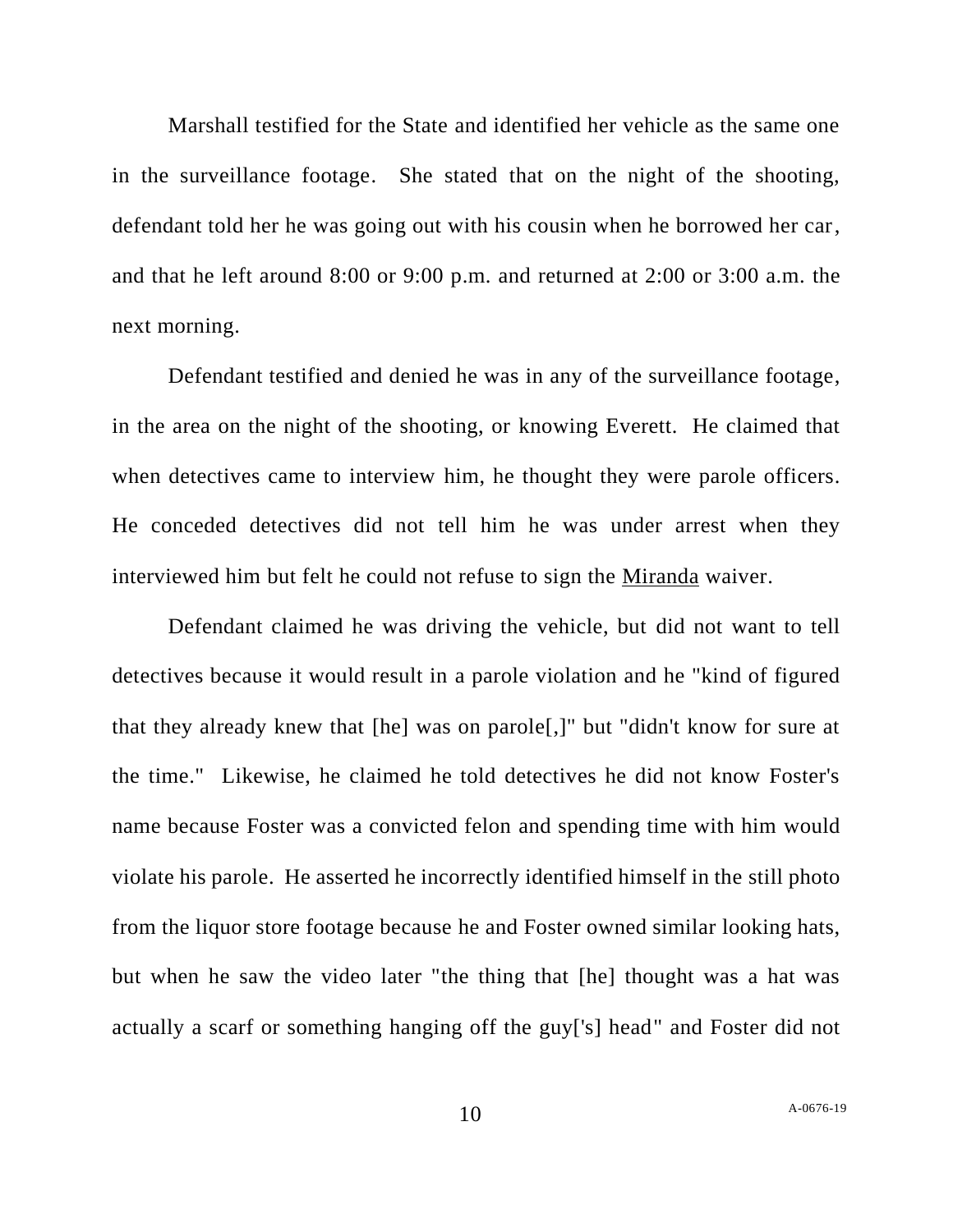wear scarves. Defendant maintained he saw Marshall the morning after the shooting and claimed he did not have her car that night because the texts demonstrate he asked her to open the door, and if he had her car keys, he would also have had her house keys.

The State called defendant's parole officer as a rebuttal witness who testified he interviewed defendant regarding the parole violation, and he admitted he was in Marshall's car the night of the incident and near the scene of the shooting because he was "looking for women." Defendant further admitted he went to a liquor store, which was closed, and that he and a friend "just drove around the area listening to music after."

Following the testimony and post-trial motions, the trial judge held a charge conference. The defense did not object to any of the proposed jury instructions during the charge conference.

The trial judge carefully charged the jury regarding fact and expert witness testimony, direct and circumstantial evidence, credibility, and elements of the offenses charged. The judge addressed the types of evidence presented in the case, including: photographs, surveillance videos, fingerprints, and video statements. Regarding the surveillance footage, the judge stated:

> There is for your consideration in this case, several surveillance videos. While some witnesses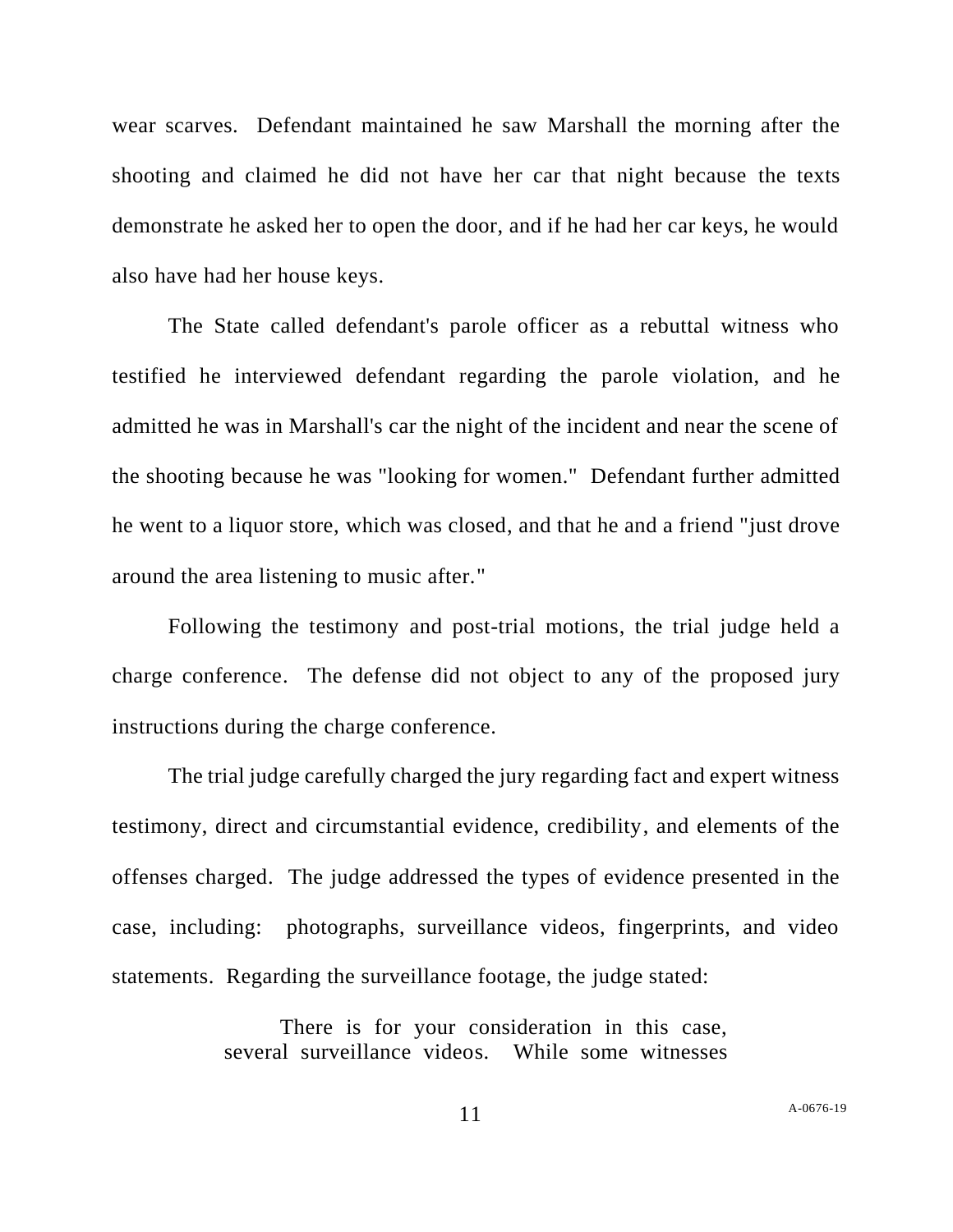have testified concerning their belief as to what is depicted in the video, it is your function to determine what is depicted in the video and whether the video or any portion of it is credible. You may consider all the circumstances surrounding the video in making that determination.

Defendant raises the following points on appeal:

POINT I: THE TRIAL COURT ERRED WHEN IT REJECTED DEFENSE COUNSEL'S CONTENTION THAT DEFENDANT HAD NOT KNOWINGLY AND VOLUNTARILY WAIVED HIS MIRANDA RIGHTS.

> A. BECAUSE DEFENDANT ARGUABLY HAD ASSERTED HIS RIGHT TO COUNSEL AND TO REMAIN SILENT, THE INTERROGATING OFFICERS HAD A DUTY TO INQUIRE ABOUT THE MEANING OF DEFENDANT'S STATEMENT AND NOT RESUME OUESTIONING UNLESS DEFENDANT MADE CLEAR HE WAS NOT INVOKING HIS MIRANDA RIGHTS.

> B. BECAUSE THE INVESTIGATING OFFICERS CLEARLY HAD PROBABLE CAUSE TO ARREST DEFENDANT PRIOR TO HIS INTERROGATION, THEY WERE OBLIGATED TO INFORM HIM OF THE POTENTIAL CHARGES AGAINST HIM PRIOR TO ANY REQUEST THAT HE WAIVE HIS [MIRANDA] RIGHTS. THEIR FAILURE TO INFORM HIM OF THOSE CHARGES INVALIDATES DEFENDANT'S PURPORTED MIRANDA WAIVER.

POINT II: THE TRIAL COURT'S JURY CHARGE CONSTITUTED PLAIN ERROR. IT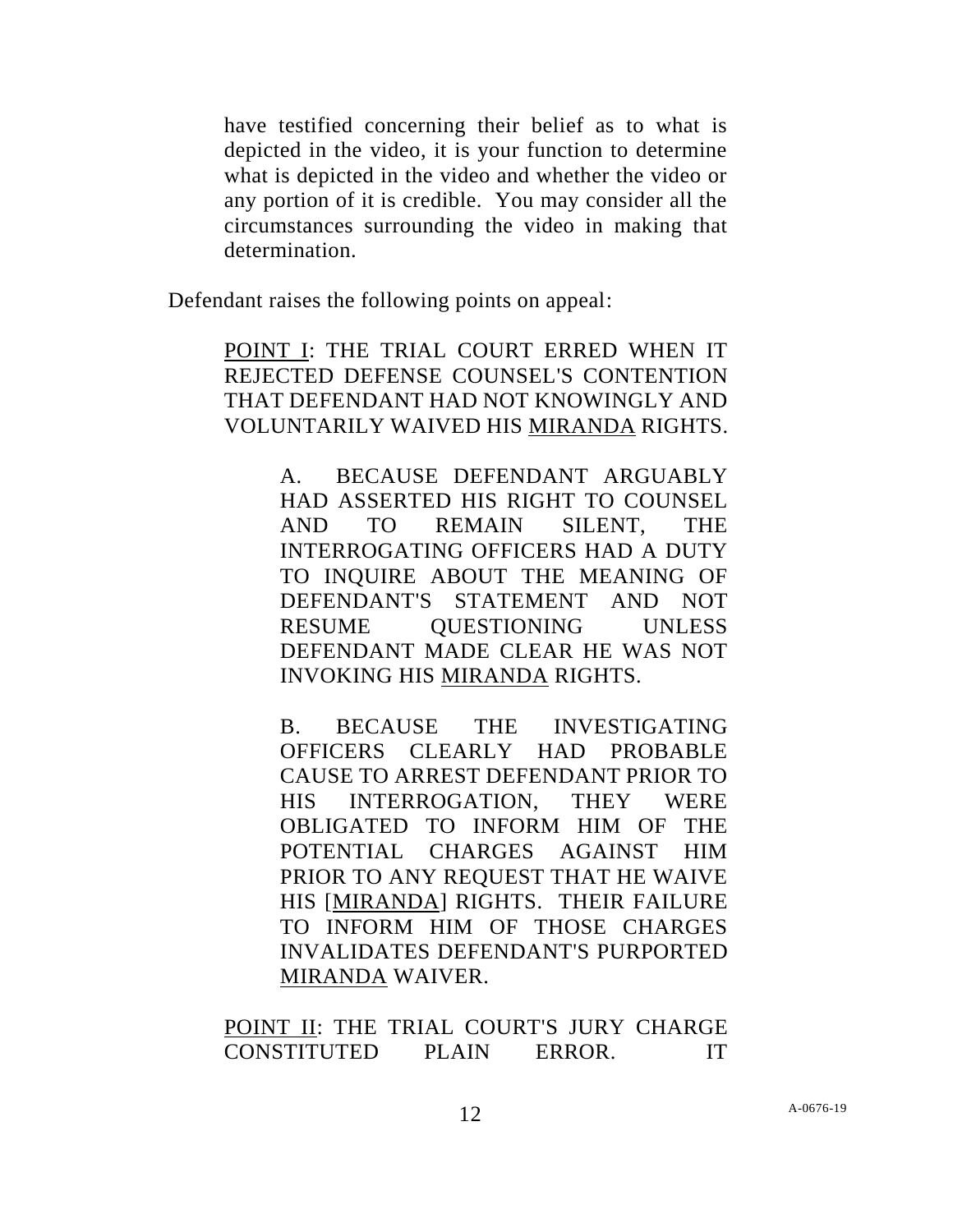UNDERSTANDABLY INSTRUCTED THE JURY ABOUT THE STATE'S VIDEOTAPE EVIDENCE BUT, IN DISREGARD OF THE SUPREME COURT'S HOLDING IN STATE V. CONCEPCION, 111 N.J. 373 (1988), IT OMITTED FROM ITS CHARGE ANY REFERENCE TO DEFENDANT'S EXCULPATORY TESTIMONY THAT HE WAS THE DRIVER, NOT THE PASSENGER, IN THE ACURA, WHICH "INCORRECTLY NARROWED THE FOCUS OF THE JURY'S ATTENTION." Id. at 380 (Not raised below).

#### I.

We defer to a "court's factual findings as to [a] defendant's Miranda waiver." State v. Tillery, 238 N.J. 293, 314 (2019). The trial court's findings "should be disturbed only if they are so clearly mistaken 'that the interests of justice demand intervention and correction." State v. A.M., 237 N.J. 384, 395 (2019) (quoting State v. Elders, 192 N.J. 224, 244 (2007)). We review a trial court's legal conclusions de novo. Tillery, 238 N.J. at 314.

## A.

To admit a statement obtained during a custodial interrogation "the State must 'prove beyond a reasonable doubt that the suspect's waiver was knowing, intelligent, and voluntary in light of all the circumstances.'" Id. at 316 (quoting State v. Presha, 163 N.J. 304, 313 (2000)). The court considers factors including the defendant's "age, education, intelligence, previous encounters with law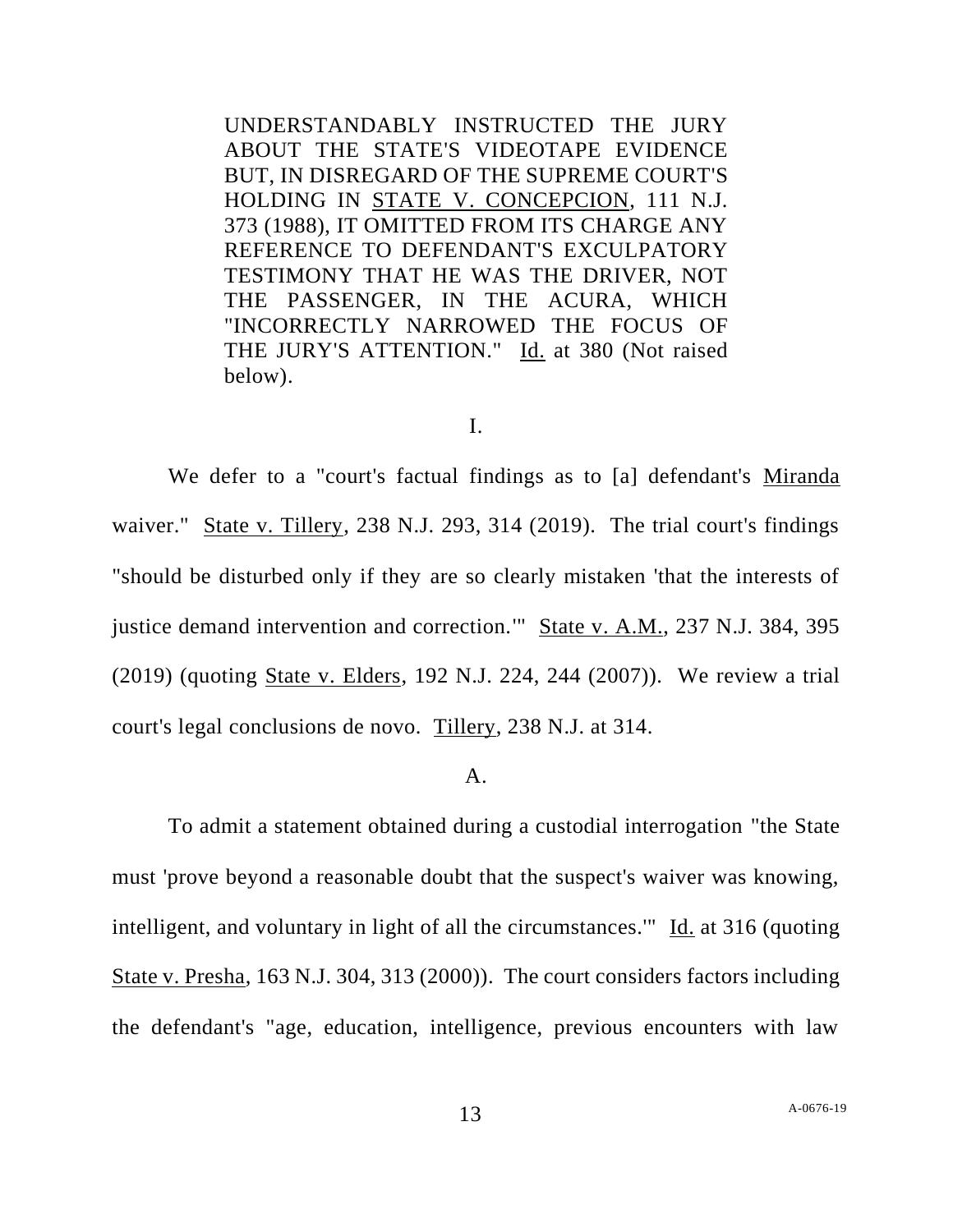enforcement, advice received about his or her constitutional rights, the length of detention, the period of time between administration of the warnings and the volunteered statement, and whether the questioning was repeated and prolonged in nature or involved physical or mental abuse." State v. Timmendequas, 161 N.J. 515, 614 (1999).

"[O]nce a request for counsel has been made, an interrogation may not continue until either counsel is made available or the suspect initiates further communication sufficient to waive the right to counsel." State v. Alston, 204 N.J. 614, 620 (2011). "[I]n situations where a suspect's statement arguably amount[s] to an assertion of Miranda rights," officers must seek further clarification. State v. Gonzalez, 249 N.J. 612, 630 (2022) (internal quotations omitted). "If the police are reasonably uncertain whether the person is asserting the right to remain silent, they may only ask questions directed to resolving that uncertainty." State v. Burno-Taylor, 400 N.J. Super. 581, 590 (App. Div. 2008).

Pursuant to these principles, we are unconvinced defendant invoked his right to remain silent. When defendant proclaimed he did not understand what was happening, detectives told him they would explain why they were questioning him and advised him he could stop the questioning at any time if he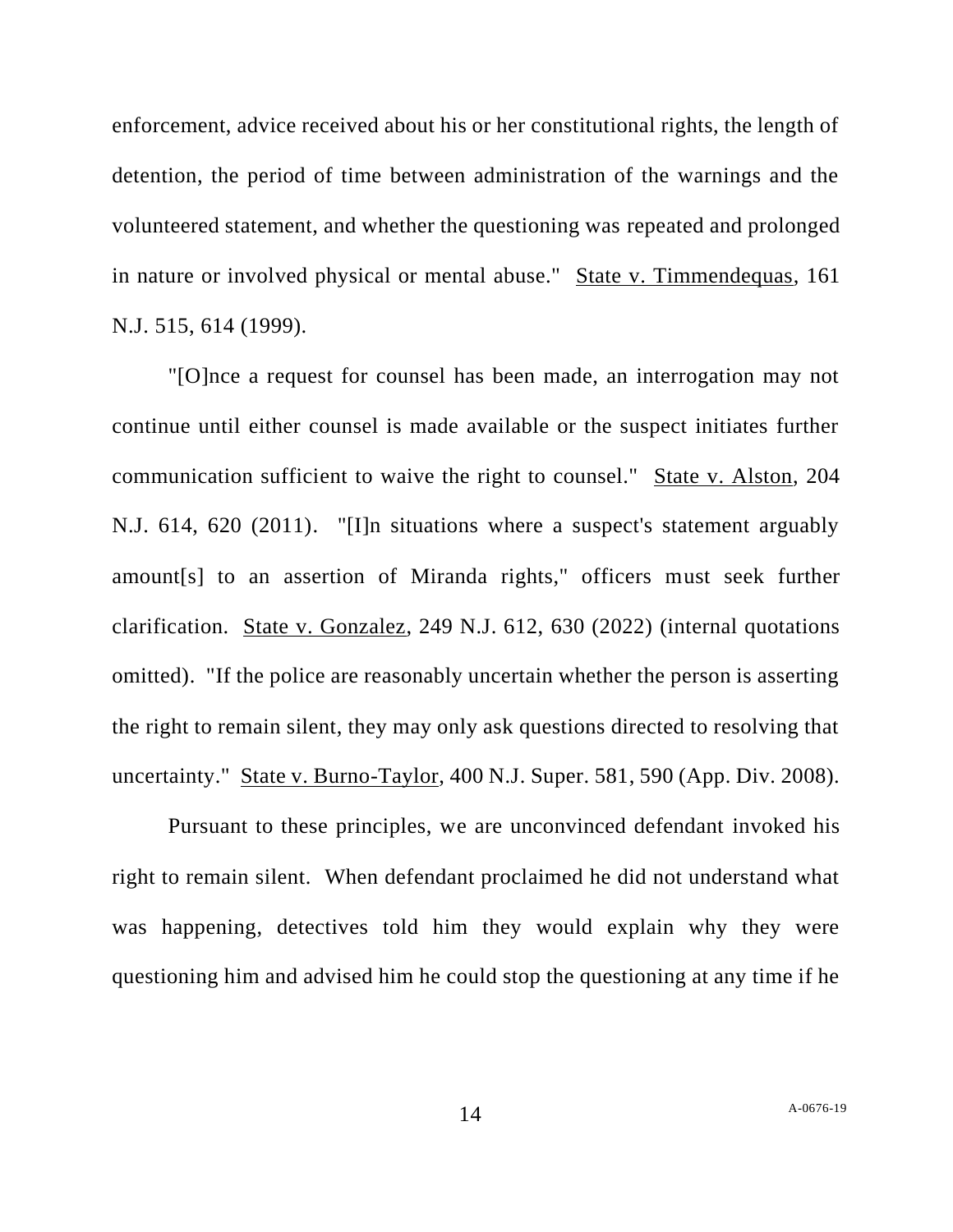wanted to have counsel. Defendant then signed the Miranda waiver and proceeded with the interview.

Contrary to defendant's argument, the facts of his case are unlike State v. Wright, 97 N.J. 113 (1984). There, the defendant stated: "I won't sign any more deeds [or waivers] without a lawyer present." Id. at 117 (alteration in original) (emphasis added). Defendant made no mention of a desire to speak with an attorney at any point during his interview.

#### B.

We reject defendant's assertion that the Miranda waiver was invalid because detectives were required to inform him he was a suspect and faced potential charges. We are also unpersuaded he was misled about the reason why detectives were questioning him.

In State v. A.G.D., the Court held police have a duty to advise a defendant that a criminal complaint or an arrest warrant was filed for the defendant's Miranda waiver to be knowing and intelligent. 178 N.J. 56, 68 (2003). The Court recently declined to adopt a standard requiring police inform an interrogee of the charges to be filed against him prior to arrest, where no complaint or arrest warrant has been filed identifying the charges regardless of whether the interrogee is a suspect or if the police have probable cause. See State v. Sims,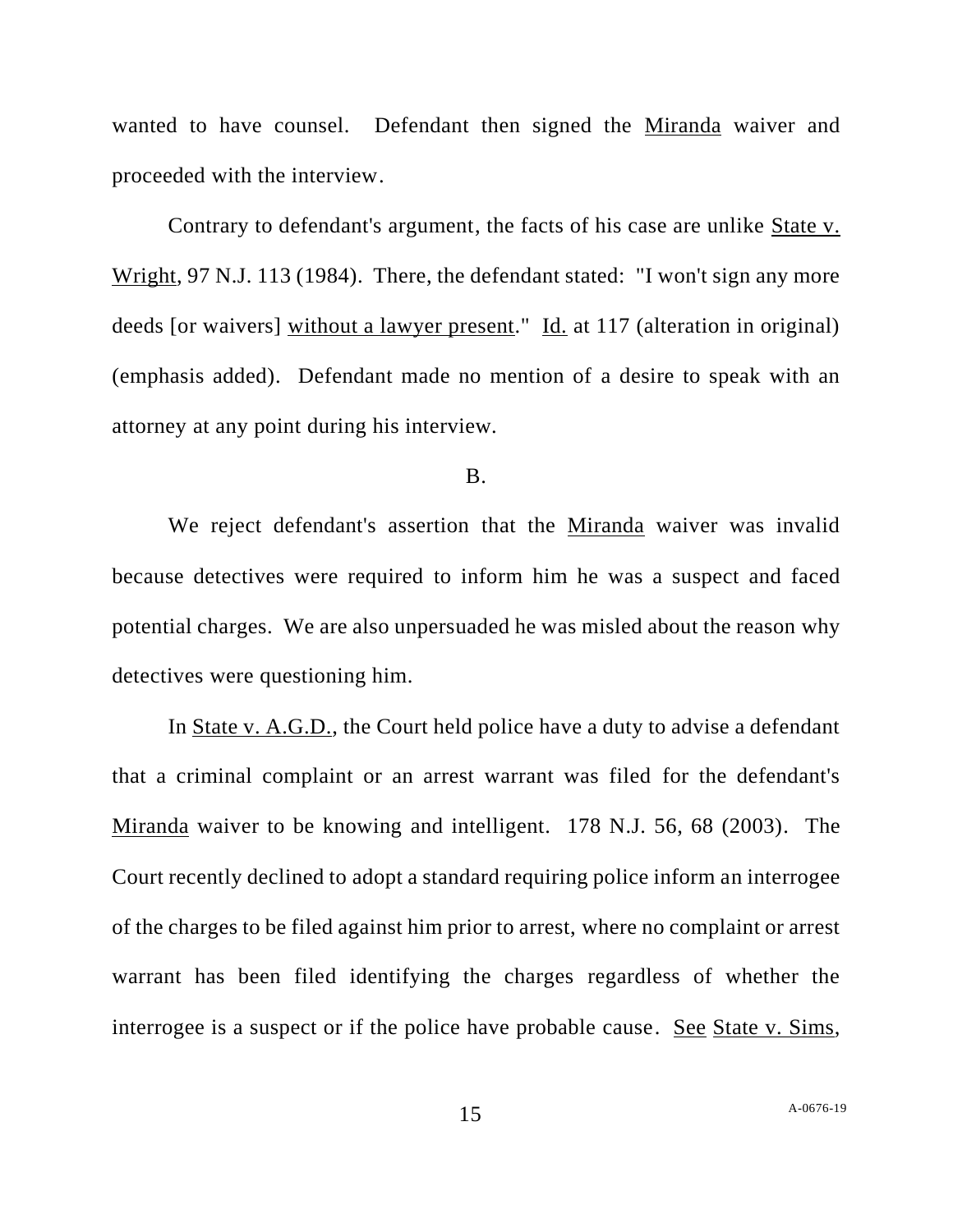250 N.J. 189, 214-16 (2022). Sims stated: "Unlike the issuance of a criminal complaint or arrest warrant, suspect status is not an objectively verifiable and discrete fact, but rather an elusive concept that will vary depending on subjective considerations of different police officers." Id. at 213 (quoting State v. Nyhammer, 197 N.J. 383, 405 (2009)). As we recently noted "the bright-line notification requirement announced in A.G.D. is triggered only by the actual issuance of an arrest warrant or complaint-warrant, and not by the fact that police have probable cause to support an application for such a warrant." State v. Cotto, \_\_\_N.J. Super. \_\_\_, \_\_\_ (App. Div. 2022) (slip op. at 27 n.7).

In Cotto, we held police did not err in arresting a defendant on traffic warrants and subsequently questioning him regarding an arson because "[a]t the outset of substantive questioning, the detectives explained that they wanted to talk to defendant about something other than the traffic warrants and then immediately directed defendant's attention to the [arson]."  $\underline{Id}$  at \_\_ (slip op. at 31).

At the outset, we note there was no arrest warrant or criminal complaint issued against defendant at the time of his questioning. Defendant was not under arrest and the facts do not support that he was in police custody. Further, we are unpersuaded that he was misled about the reason detectives were questioning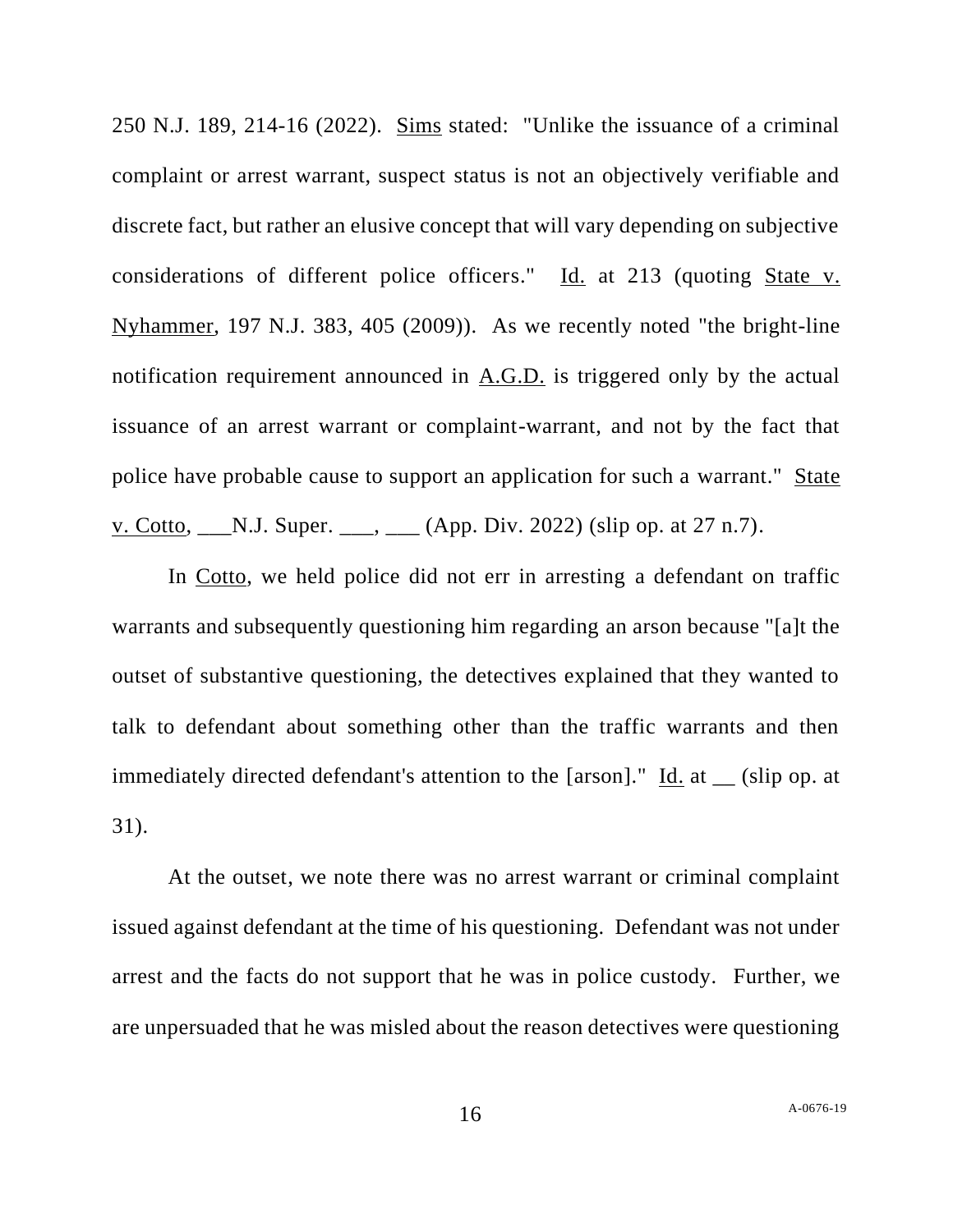him because they began the interview by telling him it was about a shooting and he continued to answer questions. Detectives told defendant the shooting led to the death of the victim and he was a person of interest in the matter. The initial indication that they were inquiring about a shooting and the eventual revelation that it led to a death does not prove defendant was affirmatively misled. See State v. Diaz, 470 N.J. Super. 495, 527 (App. Div. 2022) (holding police did not mislead a defendant to believe he was being arrested for a less serious crime by deliberately withholding the information that a person died because of his actions.). As the motion judge noted, a homicide was a possible and logical outcome of a shooting. Nothing in the record supports a conclusion the revelation of the homicide was either a surprise or changed the dynamics of defendant's interview.

## II.

"The appropriate time to object to a jury charge is 'before the jury retires to consider its verdict.'" State v. Funderburg, 225 N.J. 66, 79 (2016) (quoting R. 1:7-2). Where the defense does not object, we review the challenged jury instructions for plain error, defined as a "'[l]egal impropriety in the charge prejudicially affecting the substantial rights of the defendant sufficiently grievous to justify notice by the reviewing court and to convince the court that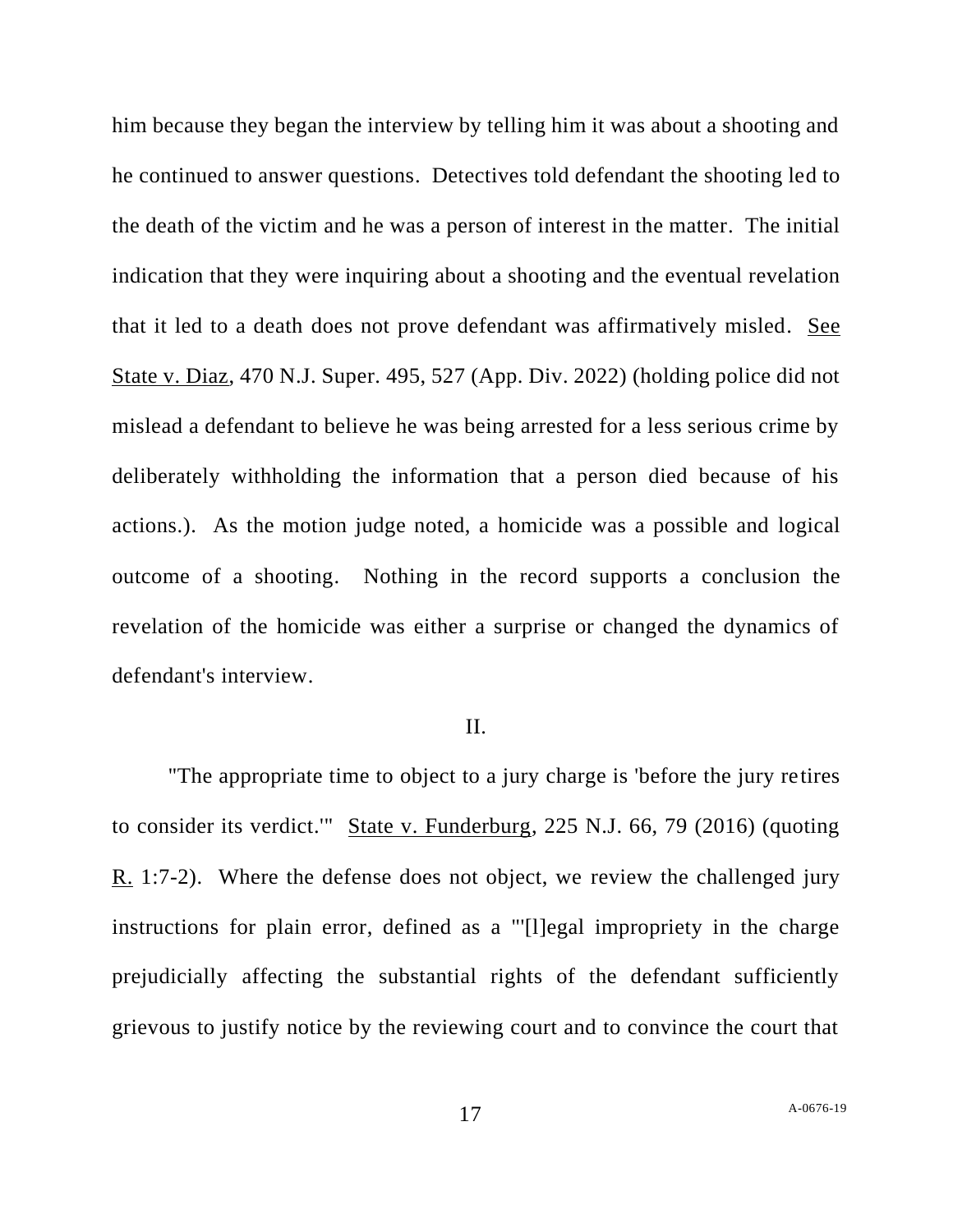of itself the error possessed a clear capacity to bring about an unjust result.'" State v. Torres, 183 N.J. 554, 564 (2005) (alteration in original) (quoting State v. Jordan, 147 N.J. 409, 422 (1997)).

"[I]nsofar as consistent with and modified to meet the facts adduced at trial, model jury charges should be followed and read in their entirety to the jury." State v. R.B., 183 N.J. 308, 325 (2005). "When a jury instruction follows the model jury charge, although not determinative, 'it is a persuasive argument in favor of the charge as delivered.'" State v. Whitaker, 402 N.J. Super. 495, 513-14 (App. Div. 2008) (quoting State v. Angoy, 329 N.J. Super. 79, 84 (App. Div. 2000)).

Defendant's reliance on Concepcion is misplaced. There, the defendant was convicted of reckless manslaughter for the shooting death of the victim where the defense was that the shooting was accidental. 111 N.J. at 376. The trial court's instruction failed to describe the facts necessary for the jury to consider the defense's theory and instead instructed the jury to consider whether the presence of a gun "in the defendant's home created or presented a substantial and unjustifiable risk which the defendant was aware of and consciously disregarded." Id. at 378. The Supreme Court reversed, finding "[b]y selectively interpreting its charge to the jury in relation to one aspect only of the critical